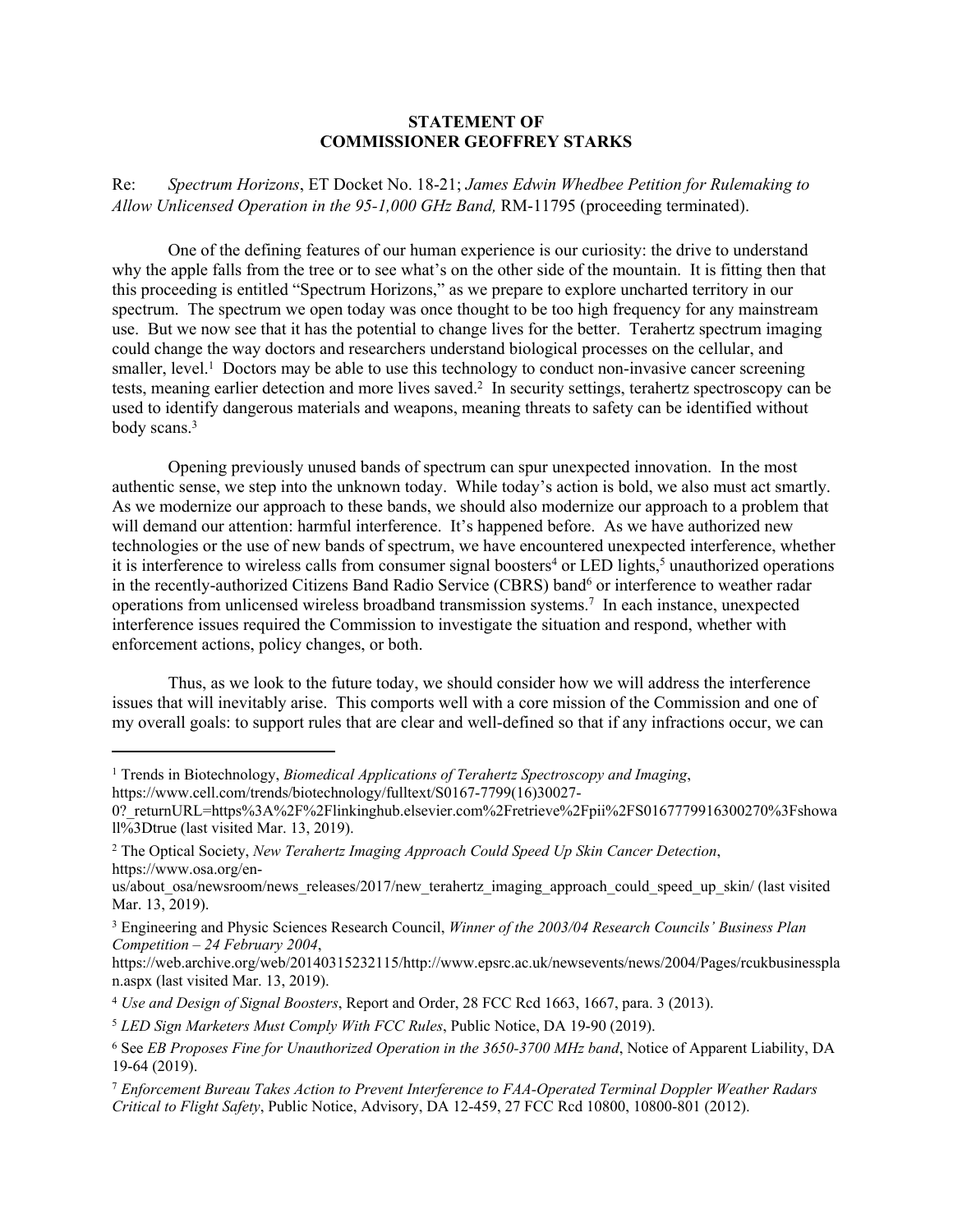address it and hold any violators accountable. To that end, I would like to highlight two important points: the Commission's interference resolution capabilities and its spectrum management policies.

First, the FCC has a critical role in detecting and resolving interference issues. Once the Commission authorizes service in a band, parties can and do reasonably expect that their operations in that band will be free from harmful interference in violation of our rules. Our talented staff in the Office of Engineering and Technology (OET) work hard to set technical standards to ensure just that. And, where needed, the Enforcement Bureau's hard-working agents and attorneys investigate and take appropriate action.

But the Commission's staff cannot investigate without the necessary tools and training. Today we open up bands above 95 GHz, including terahertz bands ranging up to 3 THz. The plain fact of the matter, though, is that I have serious questions about the Enforcement Bureau's tools to detect interference in these and other high-frequency bands. In fact, we are not currently capable of policing a significant amount of millimeter wave spectrum – the very high-frequency bands critical for 5G. I am concerned that without dedicated and sufficient resources to developing 21st Century enforcement tools against interference, our efforts to promote 5G will be undermined.

This is not to say that the Commission has erred in making these bands available. To the contrary, the Commission has a statutory responsibility to identify new spectrum bands and apply innovative policy ideas to maximize spectrum efficiency. But the bands we discuss today could be critical to both private health and public safety. More broadly, we owe it to the American people and our employees to ensure that we can be an effective "cop on the beat" in every spectrum neighborhood. That means devoting the funds necessary for the equipment and training that will allow our staff to identify and fully resolve interference issues in all the bands subject to our jurisdiction.

Second, we must continue to evaluate whether we should reconsider our approach to spectrum management, for both new and existing bands. Spectrum is the foundation for innovation, and as we make more spectrum available, we must ensure that our rules maximize the use of all our bands. How do we get the most out of our new and existing spectrum? OET has already asked that question. In February 2017, in response to a recommendation from the agency's Technological Advisory Council (TAC), OET sought comment on whether the agency should adopt a policy statement setting forth spectrum management guidance and principles.<sup>8</sup> Through its recommendation, the TAC made clear that, if we are to use our spectrum in the most efficient manner, we must address some hard questions, including:

- Is our current definition of harmful interference appropriate?
- Should we reconsider what constitutes an acceptable level of interference?
- How should the Commission assess the risk of harmful interference?
- When the Commission assesses interference disputes, have we unreasonably favored the operations of incumbents over those of new entrants?
- Should the Commission provide researchers with access to interference case data to identify interference trends and other issues?

<sup>8</sup> *Comment Sought on Tech. Advisory Council's Spectrum Recommendations*, Public Notice, 32 FCC Rcd 10160, 10160 (2018).